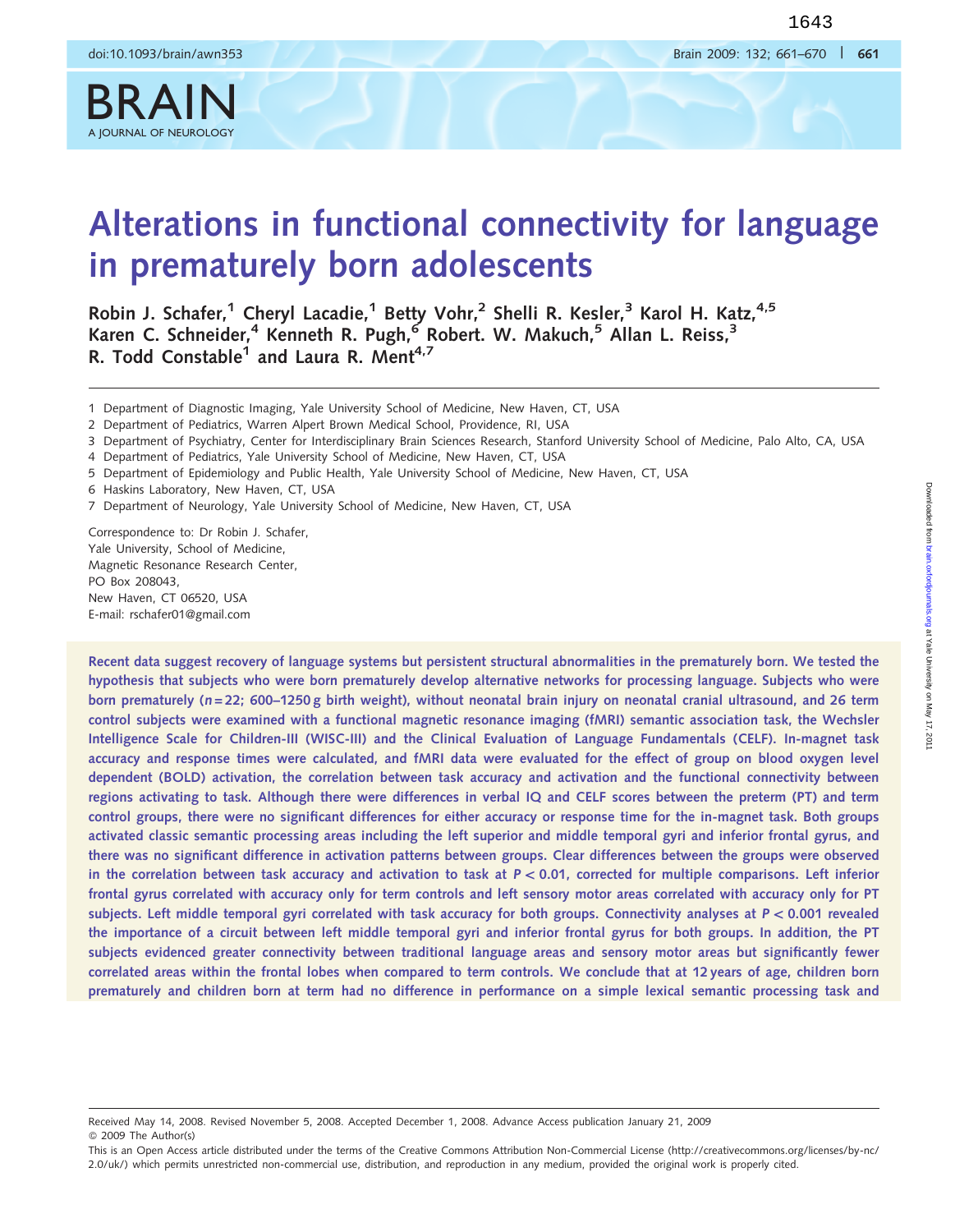activated similar areas. Connectivity analyses, however, suggested that PT subjects rely upon different neural pathways for lexical semantic processing when compared to term controls. Plasticity in network connections may provide the substrate for improving language skills in the prematurely born.

Keywords: connectivity; fMRI; volumetric; preterm; language

Abbreviations: BA = Brodman's area; BOLD = blood oxygen level dependent; CCCT = correlation coefficient comparison test; fMRI = functional magnetic resonance imaging; H = hippocampus; IFG = inferior frontal gyrus; MTG = middle temporal gyrus; pTG = posterior middle and inferior temporal gyrus; PT = preterm; ROI = region(s) of interest; STG = superior temporal gyrus; SMA = sensorimotor association cortex

## Introduction

The cognitive deficits associated with preterm (PT) birth have been described, and include diminished attention, memory and reasoning skills relative to full-term peers (Saigal and Doyle, 2008). Recent studies have, however, documented functional recovery over a range of cognitive skills on the part of the prematurely born, especially by late childhood and early adolescence, and an increasing number of children born before week 33 of gestation and weighing  $<$ 1500 g at birth are successfully maturing into adulthood (Rushe et al., 2001; Allin and Nosarti, 2005; Saigal et al., 2006; Ment and Constable, 2007; Saigal and Doyle, 2008).

Cognitive behaviour of prematurely born children that is indistinguishable from that of children born full term suggests nondifferential localization between the two groups in neuro-cognitive studies employing fMRI brain imaging. At the same time, evidence of such non-differential localization in PT children is unanticipated because structural abnormalities associated with PT birth persist through early development (Peterson et al., 2000b) and are still observed during adolescence (Nosarti et al., 2008). These abnormalities occur even in the absence of severe disability and take the form of smaller cortical and sub-cortical volumes, larger ventricular volumes and decreases in callosal projections and in fibre tract organization in general (Santhouse et al., 2002; Kesler et al., 2004; Gimenez et al., 2006; Constable et al., 2008; Mullen et al., 2008). The default assumption is that such structural differences would result in a difference in the localization of cognitive function.

An alternative view is that localization could be the same for the two groups when behaviour is equivalent, but in such cases the network underlying the areas of activation would differ. This account of functional recovery in a structurally altered brain would permit the possibility for activations to task in PT and term born children to be largely overlapping, though the connectivity between regions may differ. Connectivity refers to the coordination of response across spatially distinct brain areas (Raichle and Snyder, 2007). Work on resting state connectivity, examining brain activity during sleep states and in anaesthetized animals, indicates that connectivity is at least partially anatomically determined, dependent upon white and grey matter fibres (Greicius et al., 2003; Hampson et al., 2006; Vincent et al., 2007). Thus we expect modifications in connectivity in the context of altered anatomy.

This work explores the neurobiological underpinnings of functional recovery in a set of 12-year-old PT children. When tested earlier, at age eight, they evidenced the cognitive deficits frequently documented in PT children including impaired performance on basic semantic tasks and a failure to make use of familiar semantic pathways when assessed by functional magnetic resonance imaging (fMRI) (Peterson et al., 2002). Yet in light of previous work indicating recovery of basic semantic processing during adolescence (Saavalainen et al., 2006), we adopted the null hypothesis for their performance on the simple semantic association task presented to them and to a term born control group during a 12-year-old follow-up fMRI scan. The blood oxygen level-dependent (BOLD) response was used to localize any group differences in activation during task performance. In addition, to verify the persistence of structural differences, we examined data from volumetric scans available for a majority of the subjects from the two groups. Finally, the network underlying the areas of activation was identified post hoc by analysing the connectivity between regions responding to task in the PT and the control group. These analyses constitute the first examination of functional connectivity in the developing PT brain.

## Methods

This study was performed at Yale University School of Medicine, New Haven, CT, Warren Alpert Brown Medical School, Providence, RI, and Stanford University, Palo Alto, CA. The protocols were reviewed and approved by institutional review boards at each location. All scans were obtained and analysed at Yale University with the exception of voxel-based and volumetric morphometric analyses which were performed at the Stanford Center for Interdisciplinary Brain Sciences Research.

### Subjects

Seventy-four children provided written assent, and parents provided written consent for the study. As has been our custom for all imaging studies, children were reimbursed \$100 to participate in each scanning session. PT children included in this study were screened for intraventricular haemorrhage, periventricular leukomalacia and low pressure ventriculomegaly, and showed no evidence of neonatal brain injury. Twenty (9 PT) were excluded from the analyses due to incomplete scanning sessions, response recording errors or excessive motion; six additional PT children with a history of intraventricular haemorrhage and/or periventricular leukomalacia were also excluded from the analysis. FMRI data from the remaining 48 subjects were analysed.

The 22 PT subjects (10 males) participated as part of a 12 year follow up to the Multicenter Randomized Indomethacin Intraventricular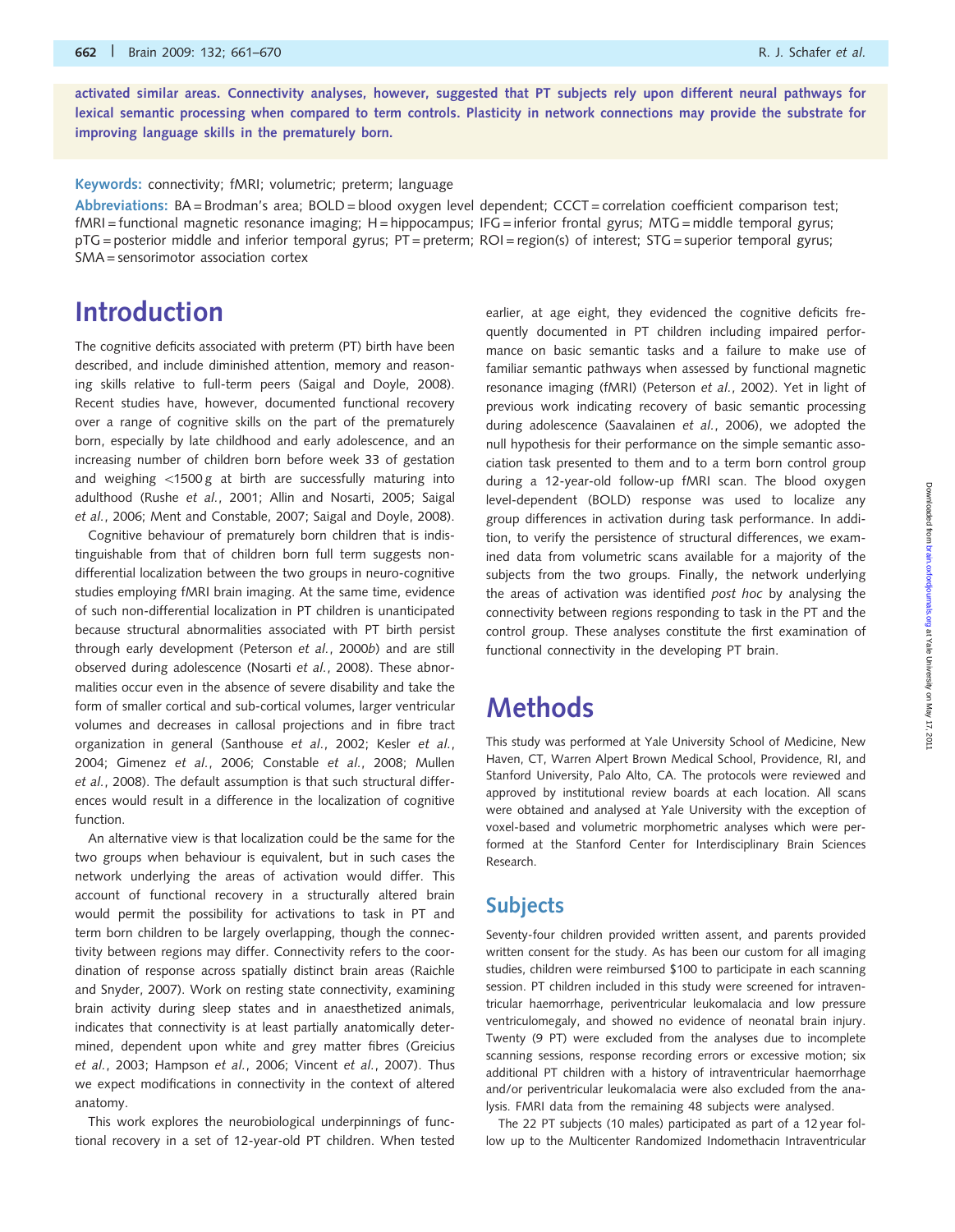Haemorrhage Prevention Trial (Ment et al., 1994). The PT subjects were recruited from the original cohort based on geographical proximity to New Haven, Connecticut and are representative of the original cohort in sex, handedness, full-scale intelligence quotient scores, race/ ethnicity and maternal education. Twenty six children born at term were recruited from the local community. They were group-matched with the PT children for age, sex and minority status. The assessments of neonatal health status and neurodevelopmental outcome have been previously described. Blinded assessment of intelligence was performed in a separate session from the fMRI scan using the Wechsler Intelligence Scale for Children-III (WISC-III) (Wechsler, 1991). Children also underwent measures of language function, including portions of the Clinical Evaluation of Language Fundamentals (CELF) Third Edition (Semel et al., 1995), the Peabody Picture Vocabulary Test-Revised (PPVT-R) (Peabody, 1981) and the Gray Silent Reading Test (Wiederholt and Blalock, 2000). The PPVT-R provides a receptive vocabulary score, while the CELF and the Gray Silent Reading Test measure the ability to understand spoken and written language.

### Volumetric MRI studies

High-resolution volumetric magnetic resonance imaging scans were collected on 37 of the 48 subjects (15 PT). Volumetric images were acquired with a three-dimensional volumetric radiofrequency spoiled gradient echo pulse sequence 124 contiguous 1.2 mm sagittal slices  $(256 \times 192$  matrix, TE = 5 ms,  $\alpha = 45$ , TR = 24 ms, NEX = 1, field of  $view = 30$  cm).

### fMRI task paradigm

The fMRI paradigm consisted of two block-design tasks, semantic association and non-word rhyme, each presented across four runs consisting of six task blocks and seven baseline blocks. Because of difficulties with the non-word rhyme stimuli, this task had to be eliminated from the study. All blocks were 18 s in length and contain four 4.5 s fixed time trials, for a total of 24 task trials and 28 baseline trials per run, 96 task trials and 112 baseline trials across the four runs. Stimuli were presented using Psyscope (Macwhinney et al., 1997) and timed via a Macintosh PowerPC running the programme. Responses were registered using a fiber optic button box. Dependent behavioural measures are response time and response accuracy.

Task stimuli consisted of 56 word pairs presented on a single line on a screen. Twenty items were repeated once in identical order and 20 items were repeated once in inverse order to yield 96 trials. Subjects were required to decide whether the two words were associated; in 50 of the 96 trials, the items did so, e.g. dry wet or bronze chrome. We refer to these as the matched trials; they include instances of near synonyms, of antonyms and of items that share a category. Accurate response in these trials demand lexical access and semantic association. In non-matched trials words were not readily related, e.g. bride cloud or pin rag. The baseline involved the visual presentation of a pair of symbol strings consisting of forward and back-slashes. Subjects were required to decide if the pair matched or not through visual inspection with respect to the single parameter, direction of slant. Of the 112 baseline trials, 54 were matches and 48 were non-matches.

## fMRI imaging

Images were collected from all 48 subjects on a 1.5T Siemans Sonata scanner with a standard bird-cage head coil. Functional images were acquired with a gradient-echo, echo-planner imaging sequence of 24 axial-oblique slices set parallel to the ac–pc line (6 mm thick, 0 skip) with gradient echo planar imaging (64  $\times$  64 matrix, TE = 45 ms,  $\alpha$  = 80, TR = 2 s, 2112 kHz bandwidth). BOLD acquisitions were obtained at 122 images per slice per run. The 24 6 mm slices permitted full brain coverage for every subject. The scanning series included both T1- and T2-weighted axial-oblique 2D anatomic scans and a 3D Sagittal SPGR anatomic series. Stimuli presentation was timed to start on a signal from the scanner at the beginning of each run; there was a programmed delay for discarded acquisitions in order to allow magnetization to reach steady-state. This sequence required a minimum total time in the scanner of 1 h, 10 min.

## Data analysis

#### Behavioural data analysis

Task accuracy and response time data were input to a  $2 \times 2$  ANOVA in SPSS (trial type by diagnostic group) in which subject age at time of scan was factored in as a covariate. Because semantic association occurred only in matched trials, if a difference were to be found in the  $2 \times 2$  ANOVA, group contrast in accuracy and response time would be examined separately in these trials. For completeness, accuracy and response time to the baseline task was examined by univariate ANOVA. In addition, to verify that the well-established connection between PT structural irregularities and cognitive performance (Peterson et al., 2000a) was instantiated in our data, accuracy scores were correlated with a representative measure of structural divergence, left ventricle volume.

### Volumetric analysis

Volumetric images were transferred digitally to Stanford University. Raters blinded to group membership visually inspected the images to exclude those evidencing excessive motion. Scans were imported into BrainImage version 5.x ([http://spnl.stanford.edu/tools/brainimage.htm\)](http://spnl.stanford.edu/tools/brainimage.htm) for semiautomated whole brain segmentation and quantification in the sagittal plane using previously described methods (Kesler et al., 2004). The process yields results for whole brain grey matter, white matter and cerebrospinal fluid, including subcortical grey matter. Measurements for each group were compared using general linear modelling adjusting for total brain volume and age at scan.

#### Imaging data analysis

Functional images were motion corrected using SPM99 (Friston et al., 1995), and registered to a three-dimensional reference brain as implemented in the Yale BioImage Suite software package [\(http://](http://) www.bioimagesuite.org). Individual subject data were analysed within BioImage Suite (Papademetris et al., 2006) using a General Linear Model with the semantic task as a regressor on each voxel in the entire brain volume. The data were normalized to a signal measure of 100 and were spatially smoothed with an 8.0 mm Gaussian kernel over a 3 voxel radius to account for variations in the location of activation across participants. The output maps are normalized beta-maps that are in the acquired space  $(3.44 \times 3.44 \times 6 \text{ mm})$ .

To take these data into a common reference space, three registrations were calculated within the BioImage Suite software package using the intensity-only component of the method reported in (Papademetris et al., 2004). The first registration performs a linear registration between the individual subject raw functional image stripped of the skull and that subject's 2D anatomical image. The 2D anatomical image is then linearly registered to the individual's 3D anatomical image. The 3D differs from the 2D in that it has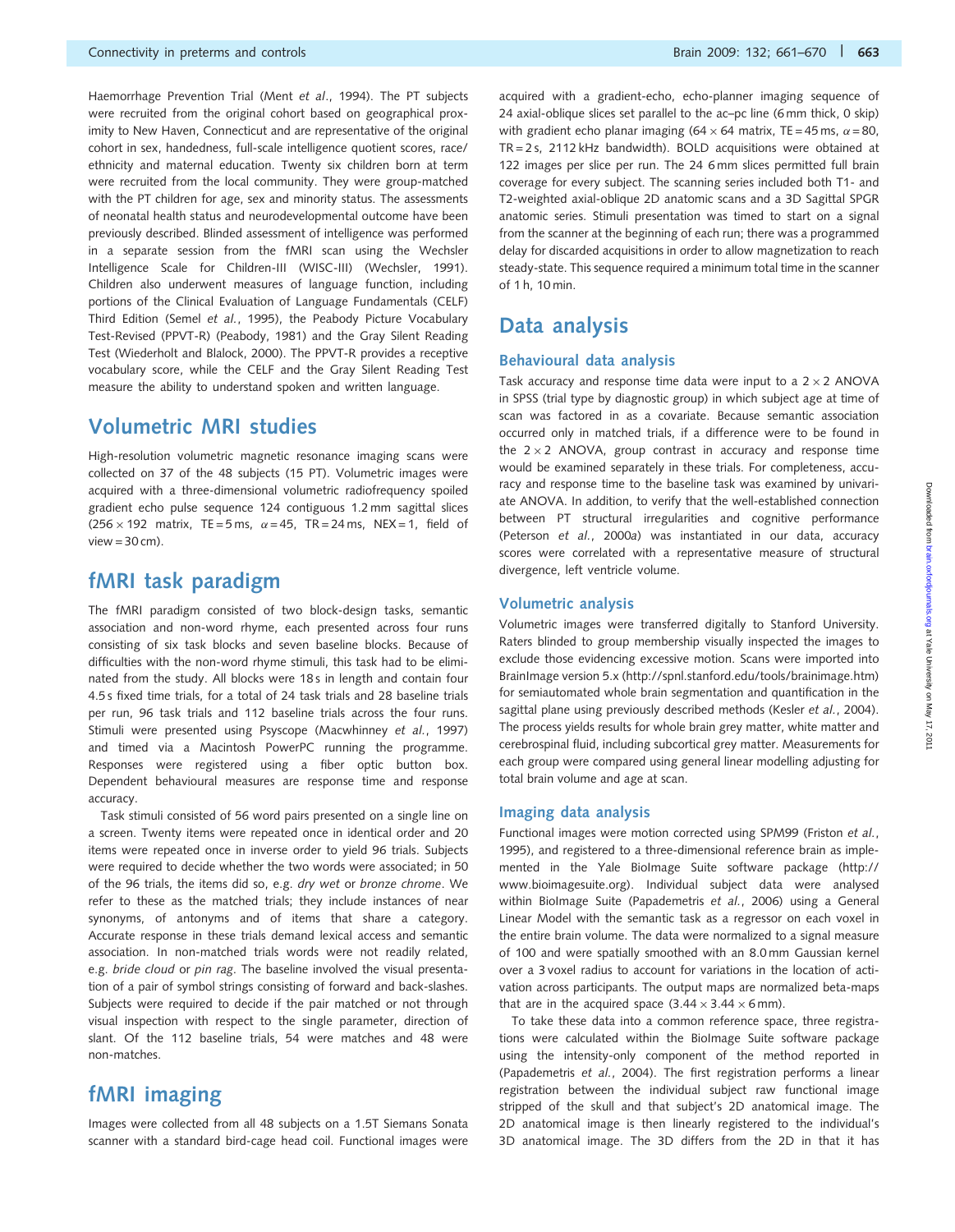a  $1 \times 1 \times 1$  mm resolution whereas the 2D z-dimension is set by slicethickness and its x–y dimensions are set by voxel size. Finally, a nonlinear registration is computed between the individual 3D anatomical image and a reference 3D image. The reference brain used was a selected normal subject brain from an age-matched child who did not participate in the study. All three registrations were applied sequentially to the individual normalized beta-maps to bring all data into the common reference space.

Data were converted to AFNI format [(Cox, 1996) [http://afni.](http://afni) nimh.nih.gov] for group analysis. Because males show a different trajectory of recovery than female PT children, we applied a  $2 \times 2$ ANOVA (gender type by diagnostic group) in which subject was treated as a random factor using the GroupAna programme from the AFNI Matlab library (<http://afni.nimh.nih.gov/afni/matlab/>). In addition to group analysis, we examined activation associated with semantic processing via a regression analysis performed using 3DRegAna (<http://> afni.nimh.nih.gov/pub/dist/doc/program\_help/3dRegAna.html) on whole brain activation and accuracy scores on the matched trials, those in which semantic association occurred. In both these analyses individual voxel thresholds were set at a  $P<0.01$ . Results were masked and converted back into ANALYZE format for viewing in BioImage Suite. Data were corrected for multiple comparisons by spatial extent of contiguous suprathresholded individual voxels at an experimentwise  $P < 0.01$ . In a Monte Carlo simulation within the AFNI software package and using a smoothing kernel of 8 mm and a connection radius of 7.2 mm on  $3.44 \times 3.44 \times 6$  mm voxels, it was determined that an activation volume of 102 original voxels (2754 microliters) satisfied the  $P < 0.01$  threshold.

#### ROI connectivity analysis

The synchrony of response between regions responding highly to task was examined post hoc. Functional connectivity in each group was substantiated using cross-subject correlations between mean activations within regions isolated via the imaging data analysis. A crosssubject correlation is the correlation between the mean activation for each subject in each region being compared (Horwitz et al., 1998, 2000; Pugh et al., 2000). In the absence of time course information from resting state runs, the correlation across-subjects of two or more regional mean activations during task offers a good approximation of temporal connectivity, the correlation between the time course of BOLD responses in two or more regions or across voxels in the brain.

Taking this approach, it was necessary to identify a set of ROI that manifested a robust response to semantic processing. We isolated ROI via the regression analysis mentioned above correlating whole brain activation and accuracy scores on matched trials. Individual voxel thresholds were set at a  $P<0.025$ . At this threshold a set of distinct regions was exposed consisting of well-established frontal and temporal language areas plus a less expected region in sensorimotor association cortex (SMA). The language areas include three regions in IFG Brodman's area (BA) 44, 45 and 47 and four temporal semantic processing areas, the hippocampus in medial temporal lobe, the anterior inferior temporal gyrus BA 21, MTG at BA 21/22, and an area within the posterior temporal gyrus (pTG) extending superiorly from middle temporal gyrus in BA 39, through posterior BA 22 into inferior temporal gyrus in BA 37. We further expanded the set to include five homologues that were not already present at this threshold, so that each area and its homologue would be included in the analysis. The anatomical connections between homologues are well-established, and their activity strongly correlates in healthy brains. Including them in our larger probe of the network connections supplied a baseline threshold by which to compare other connections. Talairach coordinates are shown for these ROI in Table 1.

Based on the differential BOLD results discussed fully in the next section, we formed two hypotheses concerning functional connectivity between ROI. First, the similar intensity of response across groups within the left IFG and the left MTG that we observed in the composite maps of activation to task suggested a functional connection between these regions in both groups. Second, we hypothesized group differences in connectivity would pattern with the two group differences observed in the BOLD activation-task accuracy correlation results, where SMA was significant only in the PT group and left IFG was significant only in the term control group.

ROI analysis was completed using BioImage Suite. Output was a mean beta weight per subject per ROI describing the activation across runs in that ROI for the subject. These data were input to SAS 9.1.3 and cross-subject correlations were calculated between the ROI betas for each subject within each group. A cross-subject correlation at  $P = 0.001$  two-tailed was treated as a significant connection between two ROI since the mean significance of the correlations between homologues in the term control data was 0.002.

In order to identify when R-values derived from the corresponding cross-subject correlations for PT and term control subjects were significantly different, these independent correlation coefficients were statistically compared by performing a Fisher R to z transform (Hinkle et al., 1988) using the interface available at www.fon.hum.u va.nl/Service/Statistics/Two\_Correlations.html. This computation takes into account the size of each subject group when determining whether an apparent difference in correlation coefficients is significant. Henceforth we refer to this procedure as the 'correlation coefficient comparison test', and P-values resulting from this test reported below are labeled CCCT. 128 correlations were required per subject group to examine the correlations among the complete set of ROI. Because of the multiple comparisons, we applied a more stringent threshold for significance,  $P \le 0.001$ . For regions that were hypothesized to be connected in both groups, we expected equivalently significant R-value results from cross-subject correlations within both groups and no significant difference between these R-values in the CCCT. For regions that were hypothesized to be connected in only one group, we expected a significant R-value result from cross-subject correlations in the relevant group and a significant difference in the pair of corresponding R-values when submitted to the CCCT.

#### Table 1 Talairach Coordinates for the ROI

| Region                     | area         | Brodmann's Hemisphere Talairach | coordinates     |                |       |
|----------------------------|--------------|---------------------------------|-----------------|----------------|-------|
| Anterior/ventral IFG BA 47 |              | Left                            | $-42.$          |                | 20.4  |
|                            |              | Right                           | 38,             |                | 19, 4 |
| Posterior/dorsal IFG BA 45 |              | Left                            | $-34$ , 32, 13  |                |       |
|                            |              | Right                           |                 | 32, 32, 23     |       |
| Posterior/dorsal IFG BA 44 |              | Left                            | $-40, 5, 29$    |                |       |
|                            |              | Right                           |                 | 38, 5,         | 27    |
| <b>MTG</b>                 | BA 20/21     | Left                            | $-60, -14, -11$ |                |       |
|                            |              | Right                           |                 | $58, -14, -11$ |       |
| <b>STG</b>                 | <b>BA 22</b> | Left                            | $-48, -39, 19$  |                |       |
|                            |              | Right                           |                 | $46, -38, 17$  |       |
| AG                         | <b>BA 39</b> | Left                            | $-41, -48, 12$  |                |       |
|                            |              | Right                           |                 | $42, -48, 10$  |       |
| <b>Hippocampus</b>         |              | Left                            | $-32, -29,$     |                | $-1$  |
|                            |              | Right                           |                 | $32, -29,$     | $-3$  |
| Sensorimotor cortex        |              | Left                            | $-29, -30, 62$  |                |       |
|                            |              | Right                           |                 | $32, -26,$     | 61    |
|                            |              |                                 |                 |                |       |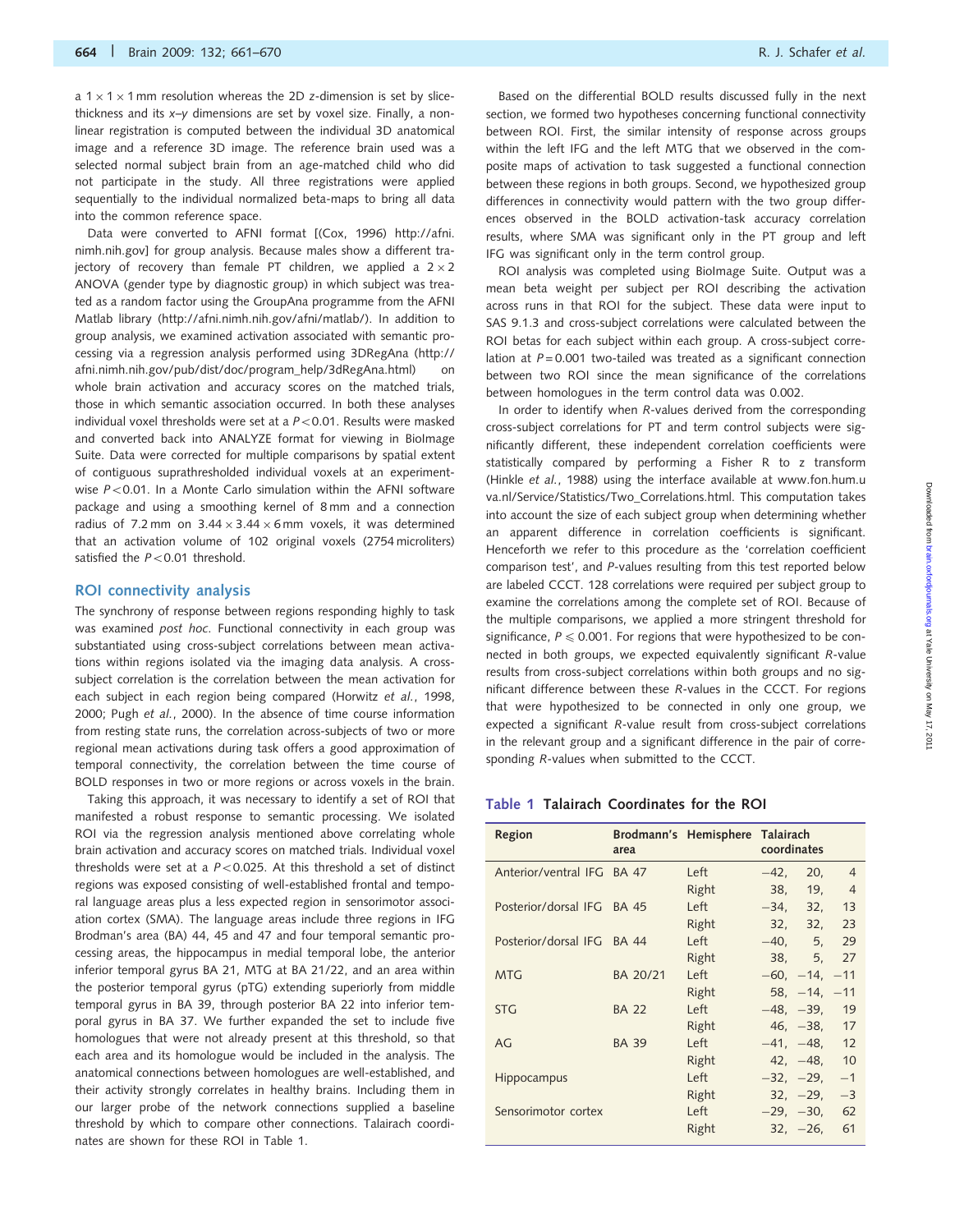## **Results**

### Subject assessment

As shown in Table 2 the PT subjects had a mean gestation age of  $28.6 \pm 2$  weeks and a mean birth weight of 1013.2  $\pm$ 139.2 g. Children in the two groups were well matched in gender and race. Mothers of term control subjects had significantly more years of education ( $P = 0.033$ ) and were more likely to have graduated from high school ( $P = 0.04$ ). As shown in Table 3, there were no significant differences in the numbers of right-handed subjects or subject height at scan. PT subjects were on average 6 months older than term controls ( $P = 0.048$ ). Data in Table 3 also demonstrate that verbal IQ, verbal comprehension IQ, performance IQ and full-scale IQ scores were all significantly lower for the 22 PT subjects when compared to the 26 term control children  $(P = 0.007, 0.012, 0.001, 0.003, respectively)$ . Similarly, CELF receptive language and total scores and PPVT-R scores were also significantly lower for PT subjects  $(P=0.002, 0.008$  and 0.016, respectively). None of the subjects had a VIQ score  $<$  70.

## In-magnet behavioural results

The PT and term groups performed equally well on the semantic association task. As reported in Table 3, no significant difference for trial type or group was observed on either dependent variable, accuracy or response time. Likewise no significant difference between the two groups on the baseline task was observed for either accuracy or response time. As expected, there was a significant inverse correlation between accuracy and left ventricle volume only for PT subjects ( $R_{\rm Preterm}$ = $-0.744$ ,  $p_{\rm Preterm}$ =0.001,  $R_{\text{Term}} = -0.282, p_{\text{Term}} = 0.203$ ).

### Brain volumes for the study subjects

Brain volume data for a subset of the study children are shown in Table 4 and demonstrate significant differences between the PT and term study children for the deep gray regions bilaterally  $(P<0.001$  for left and 0.002 for right), for the left frontal, temporal and parietal white regions ( $P = 0.04$ , 0.05 and 0.05, respectively), for the right temporal and deep white matter ( $P = 0.02$  and 0.04, respectively) and for right and left lateral ventricular cerebrospinal fluid volumes ( $P = 0.036$  and 0.002, respectively).

### Table 2 Neonatal Data

|                                      | Preterm          | <b>Term</b>        | P-value |
|--------------------------------------|------------------|--------------------|---------|
| Number                               | 22               | 26                 |         |
| Number of males                      | 10(45%)          | 11 (42%) 1.0       |         |
| Birth weight (grams)                 | $1013.2 + 139.2$ |                    |         |
| Gestational age (weeks)              | $28.6 + 1.9$     |                    |         |
| Non-white                            | 10(45%)          | 7(27%)             | 0.23    |
| Chorioamnionitis                     | 5(23%)           |                    |         |
| Randomization to indomethacin        | $11(50\%)$       |                    |         |
| Bronchopulmonary dysplasia           | 6(27%)           |                    |         |
| Maternal education (years)           | $12.9 + 2.1$     | $15.0 + 2.8$ 0.033 |         |
| Maternal education $\lt$ high school | 4(18%)           | $\Omega$           | 0.038   |

## Functional imaging results

There was no significant difference at  $P<0.01$ , corrected, in activation patterns between the two study groups. This null result was not a threshold effect: no significant differences were observed if we lowered our significance threshold to  $P < 0.05$ , corrected. Composite group activation maps at  $P < 0.001$  corrected for the 22 PT and 26 term control subjects are shown in Fig. 1 and reveal that both the PT subjects and those born full term present the greatest activation to task in the left IFG and in the left STG/MTG.

Maps of the correlation between accuracy on semantically associated items with whole brain activation to task for both study groups are shown in Fig. 2A. For both study groups, task accuracy significantly correlates with activation in the left MTG, in BA 22 for the PT subjects and in BA 39 for the term controls  $(P<0.01$ , corrected). Activation in the left SMA of PT subjects also significantly correlated with accuracy, as did that in the left IFG of the term controls ( $P < 0.01$ , corrected). For illustrative purposes, a plot of the correlation between activation within the left IFG and accuracy on semantic items is shown in Fig. 2B. The plot demonstrates a high degree of correlation for term control subjects ( $R = 0.632$ ,  $P < 0.001$ , R-square = 0.40) but not for prematurely born study subjects  $(R = 0.001, P = 0.996, R-square = 0.00)$  despite the fact that we know from the composite maps in Fig. 1 that both groups robustly activate left IFG.

#### Table 3 Developmental data including cognitive test and task results

|                              | Preterm           | <b>Term</b>        | P-value |
|------------------------------|-------------------|--------------------|---------|
| Age at scan (years)          | $12.8 + 2.1$      | $12.2 + 0.4$       | 0.048   |
| Height at scan (m)           | $153.3 + 11.5$    | $152.3 + 7.9$      | NS      |
| # right-handed               | 18 (86%)          | 24 (92%)           | 0.64    |
| WISC III IQ scores           |                   |                    |         |
| <b>VIQ</b>                   | $97.5 + 14.4$     | $107.7 + 14.1$     | 0.007   |
| <b>VCIO</b>                  | $98.4 + 14.1$     | $108.0 + 13.9$     | 0.012   |
| <b>PIQ</b>                   | $90.2 + 13.8$     | $104.9 + 15.6$     | 0.001   |
| <b>FSIO</b>                  | $93.3 + 12.9$     | $106.9 + 14.8$     | 0.003   |
| <b>CELF</b>                  |                   |                    |         |
| Receptive language           | $94.3 + 12.9$     | $108.0 + 16.2$     | 0.002   |
| Expressive language          | $96.2 \pm 14.5$   | $102.2 + 13.4$     | 0.22    |
| Total score                  | $94.0 + 12.9$     | $104.8 + 14.7$     | 0.008   |
| Gray Silent Reading quotient | $95.4 + 16.7$     | $107.2 + 23.4$     | 0.07    |
| PPVT - R                     | $94.7 + 18.4$     | $106.9 + 19.5$     | 0.016   |
| In magnet task accuracy      |                   |                    |         |
| Matched trials               | $77.09\% + 13.6$  | $73.77\% + 15.0$   | 0.568   |
| Unmatched trials             | $80.0\% \pm 24.2$ | $75.77 \pm 20.0$   |         |
| In magnet task resp. time    |                   |                    |         |
| Matched trials               | 1383.03           | 1316.13            | 0.568   |
|                              | $ms \pm 406.19$   | $ms + 399.83$      |         |
| Unmatched trials             | 1562 19           | $1479.87 + 460.66$ |         |
|                              | $ms \pm 491.11$   |                    |         |
| In magnet task baseline      |                   |                    |         |
| Accuracy                     | $75.77\% + 14.6$  | $74.73\% + 13.0$   | 0.639   |
| Response time                | 1291.93           | $1221.35 + 323.17$ | 0.129   |
|                              | $ms \pm 350.0$    |                    |         |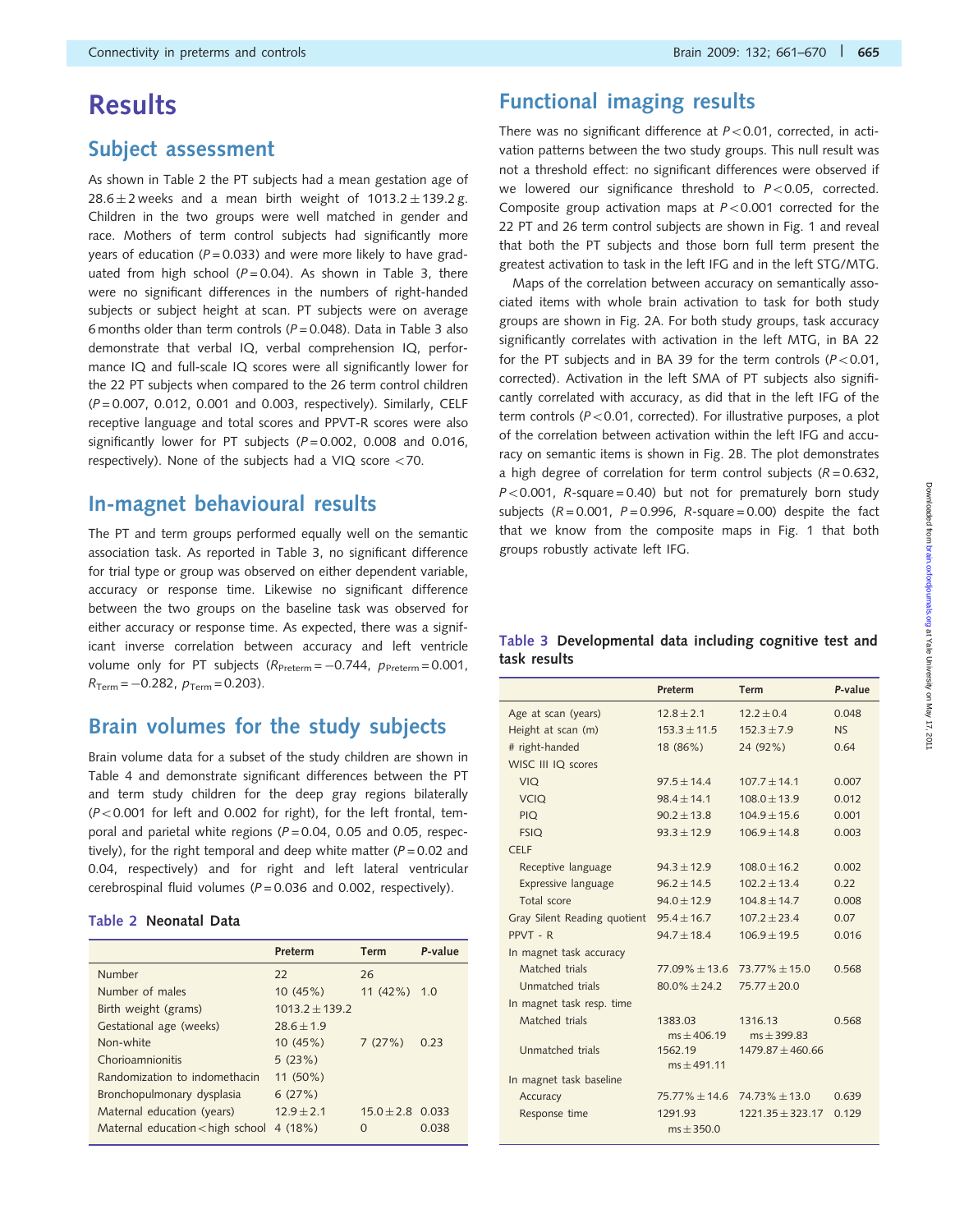|                 | Table 4 Volumetric data (least square means, |  |  |
|-----------------|----------------------------------------------|--|--|
| $mm^3 \pm$ SEM) |                                              |  |  |

| Region            | Preterm $n = 15$ | Term $n = 22$   | P-value |
|-------------------|------------------|-----------------|---------|
| Gray matter       |                  |                 |         |
| L Frontal gray    | $114.1 + 1.86$   | $110.7 + 1.49$  | 0.17    |
| R Frontal gray    | $114.4 + 1.76$   | $112.7 + 1.41$  | 0.47    |
| L Temporal gray   | $62.1 \pm 1.85$  | $59.4 + 1.48$   | 0.28    |
| R Temporal gray   | $60.6 + 1.80$    | $58.0 + 1.44$   | 0.28    |
| L Parietal gray   | $69.3 \pm 1.72$  | $66.4 + 1.38$   | 0.21    |
| R Parietal gray   | $69.3 + 1.65$    | $65.8 + 1.32$   | 0.11    |
| L Occipital gray  | $37.9 + 0.93$    | $35.7 + 0.75$   | 0.09    |
| R Occipital gray  | $36.6 + 1.06$    | $36.3 + 0.85$   | 0.81    |
| L Deep gray       | $17.7 + 0.40$    | $19.7 + 0.31$   | < 0.001 |
| R Deep gray       | $17.3 \pm 0.40$  | $19.1 + 0.31$   | 0.002   |
| White matter      |                  |                 |         |
| L Frontal white   | $82.3 + 1.94$    | $87.7 + 1.56$   | 0.04    |
| R Frontal white   | $86.9 + 1.81$    | $90.5 + 1.45$   | 0.14    |
| L Temporal white  | $45.4 \pm 1.68$  | $49.8 + 1.35$   | 0.05    |
| R Temporal white  | $44.4 \pm 1.93$  | $50.4 \pm 1.55$ | 0.02    |
| L Parietal white  | $72.6 + 1.45$    | $76.4 + 1.16$   | 0.05    |
| R Parietal white  | $71.0 \pm 1.59$  | $73.9 + 1.27$   | 0.16    |
| L Occipital white | $29.3 + 0.98$    | $28.8 + 0.79$   | 0.70    |
| R Occipital White | $27.5 + 1.26$    | $27.2 + 1.01$   | 0.87    |
| L Deep white      | $22.7 \pm 0.38$  | $23.0 + 0.31$   | 0.48    |
| R Deep white      | $22.5 \pm 0.39$  | $23.6 + 0.31$   | 0.04    |
| <b>CSF</b>        |                  |                 |         |
| L Ventricle CSF   | $7.10 + 4.72$    | $4.16 + 1.33$   | 0.0038  |
| R Ventricle CSF   | $6.02 + 3.10$    | $4.10 + 1.37$   | 0.0425  |



Figure 1 fMRI group composite maps. Activation to task in each group,  $P < 0.001$ , corrected for multiple comparisons,  $n = 26$  Term born controls (top row) and  $n = 22$  Prematurely born children (bottom row). Images are radiologic: left is on the right. Initial slice at approximately Talairach  $z = 9$ ,  $-8$ , 8 mm increments. There is no significant difference between these two sets of maps.

### ROI connectivity results

R-values and P-values from cross-subject correlations are listed in Table 5 together with the results of the CCCT. Included are data from all regions whose cross-subject correlation met the threshold of  $P \le 0.001$  for at least one group. All significant correlations in activity between non-homologous regions are depicted in Fig. 3. Significant connections shared by both groups are drawn in blue; those unique to one group are drawn in red. Results can also be

viewed on rotating 3D brain images at<http://research.yale.edu/> bioimagesuite/MovieGallery/PTconnectivitymovie.html.

As shown in Table 5 and Fig. 3, the correlation in activity between the left pTG and left anterior/ventral inferior frontal gyrus, BA 47, was highly robust in both groups  $(R = 0.687,$  $P = 0.0004$  and  $R = 0.686$ ,  $P < 0.0001$  for PT and term control subjects, respectively). No difference was found between these two R-values ( $p_{\text{ccct}}$  = 0.995). The correlations between these two ROI were among the most robust connections in our data set. Other non-homologous regions whose R-values were significant for both groups were found within both frontal and temporal regions. Homologous regions evidencing significant correlations in both groups are listed on Table 5.

Differences between the two groups were identified in three types of connections: fronto-temporal, cross-hemispheric frontal, and those involving the SMA. Among fronto-temporal crosssubject correlations, two pairs of  $R$ -values were found to significantly differ between groups. Interestingly these connections crossed hemispheres: the correlation between right BA 22 and left BA 44 was found to be significant only for the term control subjects  $(R = 0.618, P = 0.001, p_{ccct} = 0.0042)$ ; the correlation between left pTG and right BA 47 was found to be significant only for the PT subjects ( $R = 0.698$ ,  $P = 0.0003$ ,  $p_{\text{ccct}} = 0.049$ ). Two pairs of significantly correlating frontal regions occurred only in the term control data where subjects evidenced significant cross-subject correlations between right BA 47 and left BA 45 and between right BA 47 and right BA 45 ( $R = 0.716$ ,  $P < 0.0001$ ,  $p_{\text{ccct}} = 0.064$  for the former and  $R = 0.906$ ,  $P < 0.0001$ ,  $p_{\text{ccct}} = 0.00066$  for the latter).

Finally, significant cross-subject correlations involving the SMA occurred only in PT data. The R-values for the PT and term control groups significantly differed between right SMA and right hippocampus ( $R_{R,H} = 0.67$ ,  $p_{R,H} = 0.0006$ ,  $p_{ccct} = 0.013$ ), and between left SMA and three regions: the right hippocampus, and right and left BA 22 ( $R_{R H}$  = 0.718,  $p_{R H}$  = 0.0002,  $p_{ccct}$  = 0.048;  $R_{L22}$  = 0.701,  $p_{L22} = 0.0003$ ,  $p_{ccct} = 0.034$ ;  $R_{R22} = 0.662$ ,  $p_{R22} = 0.001$ ,  $p_{\text{ccct}} = 0.044$ ).

All connections exclusive to one group are diagrammed in red in Fig. 3. This figure clearly illustrates a difference in connections with left IFG between the two groups. Significant direct connections from right IFG and right MTG to the left IFG are observed in the term control data. The SMA and right temporal regions participate more prominently in the network isolated in PT children.

## **Discussion**

Using fMRI to examine lexical semantic processing, we have demonstrated that children born prematurely and term control subjects engage neural systems for language differently at age 12 years. The basis of this conclusion is a set of key findings. These include two similarities between the groups: the PT and term control subjects performed equally well on a visual semantic association task, and their overall composite group activations to task were non-distinct. Three critical differences between the groups were also isolated. First was a structural difference. Similar to examinations of volumetric and microstructural changes in other cohorts reported during late childhood and early adolescence (Lodygensky et al., 2005;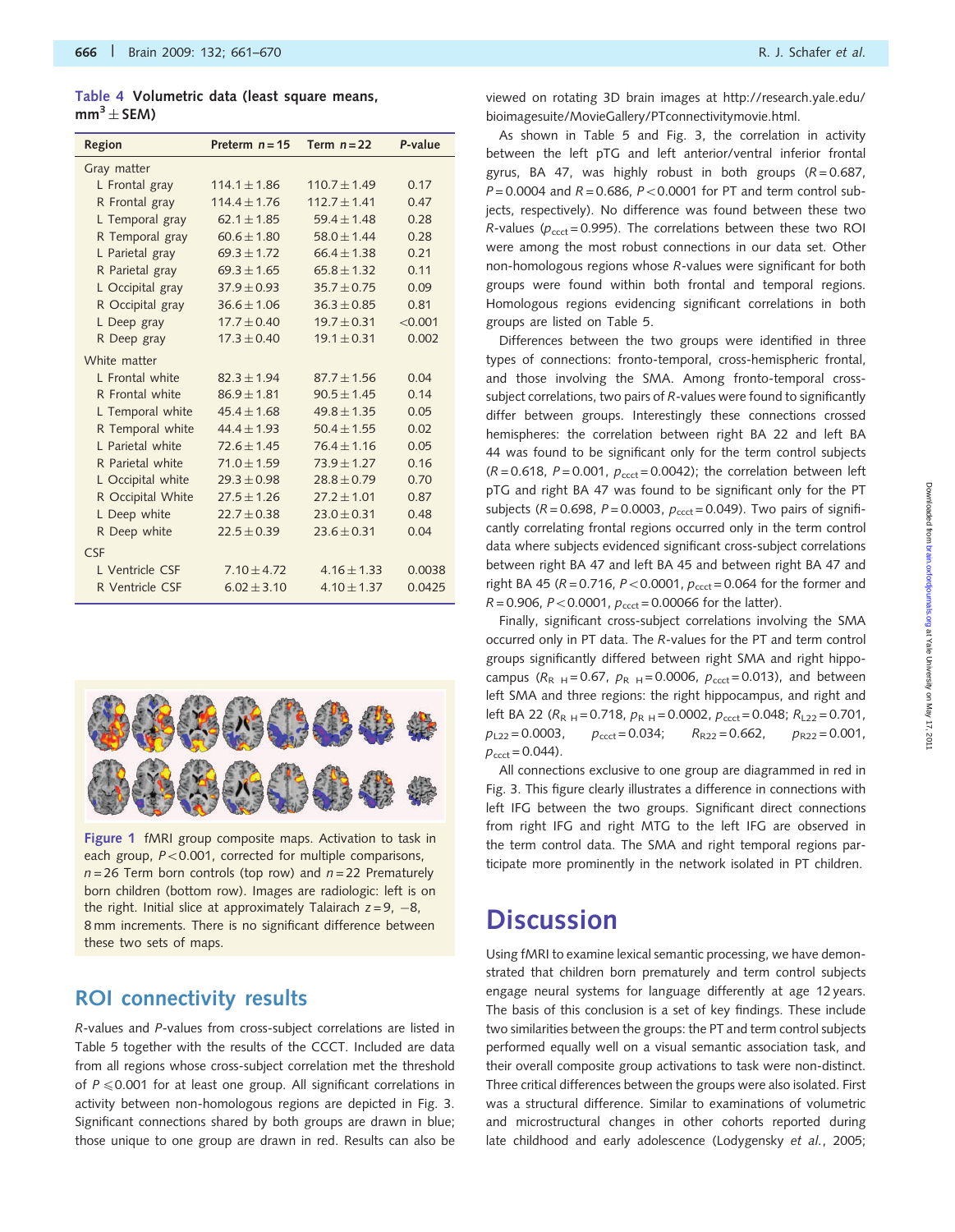

Figure 2 Correlation between accuracy and activation to task. (A) Maps of the correlation between accuracy on semantically associated items with whole brain activation to task for Term born controls (top row) and Prematurely born children (bottom row). Images are radiologic: left is on the right. Initial slice at approximately Talairach z=9, –8mm, 8mm increments. Maps are displayed at  $P<0.01$ , corrected for multiple comparisons: n = 26 Term controls, R = 0.49; n = 22 Prematurely born subjects, R = 0.53. (B) Plot of correlation between accuracy and activation within the IFG ROI for Term Controls  $(R = 0.632, P = 0.001, R-square = 0.40)$  and PT subjects  $(R = 0.001, P = 0.996, R-square = 0.00)$ .

| Region 1             | <b>Region 2</b>                              |         | Term $(n=26)$ |          | PreTerm $(n=22)$ | Coefficient comparison | Significant in group |
|----------------------|----------------------------------------------|---------|---------------|----------|------------------|------------------------|----------------------|
|                      | R-value                                      | P-value | R-value       | P-value  |                  |                        |                      |
| Frontal connections  |                                              |         |               |          |                  |                        |                      |
| L 47                 | R 47                                         | 0.566   | 0.001         | 0.499    | 0.018            | 0.763                  |                      |
|                      | L 45                                         | 0.592   | 0.001         | 0.485    | 0.022            | 0.626                  |                      |
|                      | L44                                          | 0.662   | 0.0002        | 0.683    | 0.0005           | 0.902                  | both                 |
| R 47                 | L45                                          | 0.716   | < 0.0001      | 0.315    | 0.153            | 0.0644                 | term                 |
|                      | R 45                                         | 0.906   | < 0.0001      | 0.421    | 0.051            | 0.00066                | term                 |
|                      | L44                                          | 0.603   | 0.001         | 0.343    | 0.118            | 0.272                  |                      |
|                      | R 44                                         | 0.782   | < 0.0001      | 0.52     | 0.013            | 0.126                  |                      |
| L45                  | R 45                                         | 0.673   | 0.0002        | 0.478    | 0.024            | 0.34                   |                      |
|                      | L44                                          | 0.62    | 0.001         | 0.726    | 0.0001           | 0.529                  | both                 |
| R 45                 | R 44                                         | 0.844   | < 0.0001      | 0.628    | 0.002            | 0.109                  |                      |
|                      | FrontoTemporal connections                   |         |               |          |                  |                        |                      |
| $L$ 47               | L pTG                                        | 0.686   | < 0.0001      | 0.687    | 0.0004           | 0.995                  | both                 |
| R 47                 | L pTG                                        | 0.247   | 0.224         | 0.698    | 0.0003           | 0.0487                 | preterm              |
| L44                  | R 22                                         | 0.618   | 0.001         | $-0.164$ | 0.465            | 0.00421                | term                 |
| R 44                 | R pTG                                        | 0.53    | 0.005         | 0.668    | 0.001            | 0.484                  |                      |
| Temporal connections |                                              |         |               |          |                  |                        |                      |
| L <sub>21</sub>      | R 21                                         | 0.63    | 0.001         | 0.718    | 0.0002           | 0.601                  | both                 |
|                      | L H                                          | 0.637   | 0.0005        | 0.635    | 0.002            | 0.991                  | both                 |
|                      | L <sub>22</sub>                              | 0.642   | 0.0004        | 0.612    | 0.002            | 0.873                  | both                 |
| R 21                 | R H                                          | 0.461   | 0.018         | 0.742    | < 0.0001         | 0.141                  |                      |
|                      | L <sub>22</sub>                              | 0.356   | 0.074         | 0.654    | 0.001            | 0.186                  |                      |
| L H                  | R H                                          | 0.604   | 0.001         | 0.705    | 0.0002           | 0.566                  | both                 |
|                      | L <sub>22</sub>                              | 0.506   | 0.008         | 0.735    | < 0.0001         | 0.218                  |                      |
|                      | R 22                                         | 0.424   | 0.031         | 0.662    | 0.001            | 0.267                  |                      |
| R H                  | L <sub>22</sub>                              | 0.49    | 0.011         | 0.739    | < 0.0001         | 0.184                  |                      |
| L <sub>22</sub>      | R 22                                         | 0.787   | < 0.0001      | 0.802    | < 0.0001         | 0.896                  | both                 |
| R 22                 | L pTG                                        | 0.69    | < 0.0001      | 0.456    | 0.033            | 0.251                  |                      |
|                      | Sensory motor association cortex connections |         |               |          |                  |                        |                      |
| L SMA                | R 21                                         | 0.301   | 0.135         | 0.641    | 0.001            | 0.147                  |                      |
|                      | R H                                          | 0.282   | 0.162         | 0.718    | 0.0002           | 0.0478                 | preterm              |
|                      | L <sub>22</sub>                              | 0.209   | 0.306         | 0.701    | 0.0003           | 0.034                  | preterm              |
|                      | R 22                                         | 0.171   | 0.403         | 0.662    | 0.001            | 0.0442                 | preterm              |
|                      | R SMA                                        | 0.619   | 0.001         | 0.629    | 0.002            | 0.958                  | both                 |
| R SMA                | R H                                          | 0.042   | 0.838         | 0.67     | 0.0006           | 0.0132                 | preterm              |

#### Table 5 Cross–subject correlations per group

Table includes all correlations with R values meeting threshold P=0.001. Results from the CCCT are provided in column five for each pair of correlations. Significant connections are noted in the final column. Non–homologous significant connections are included in Figure 3.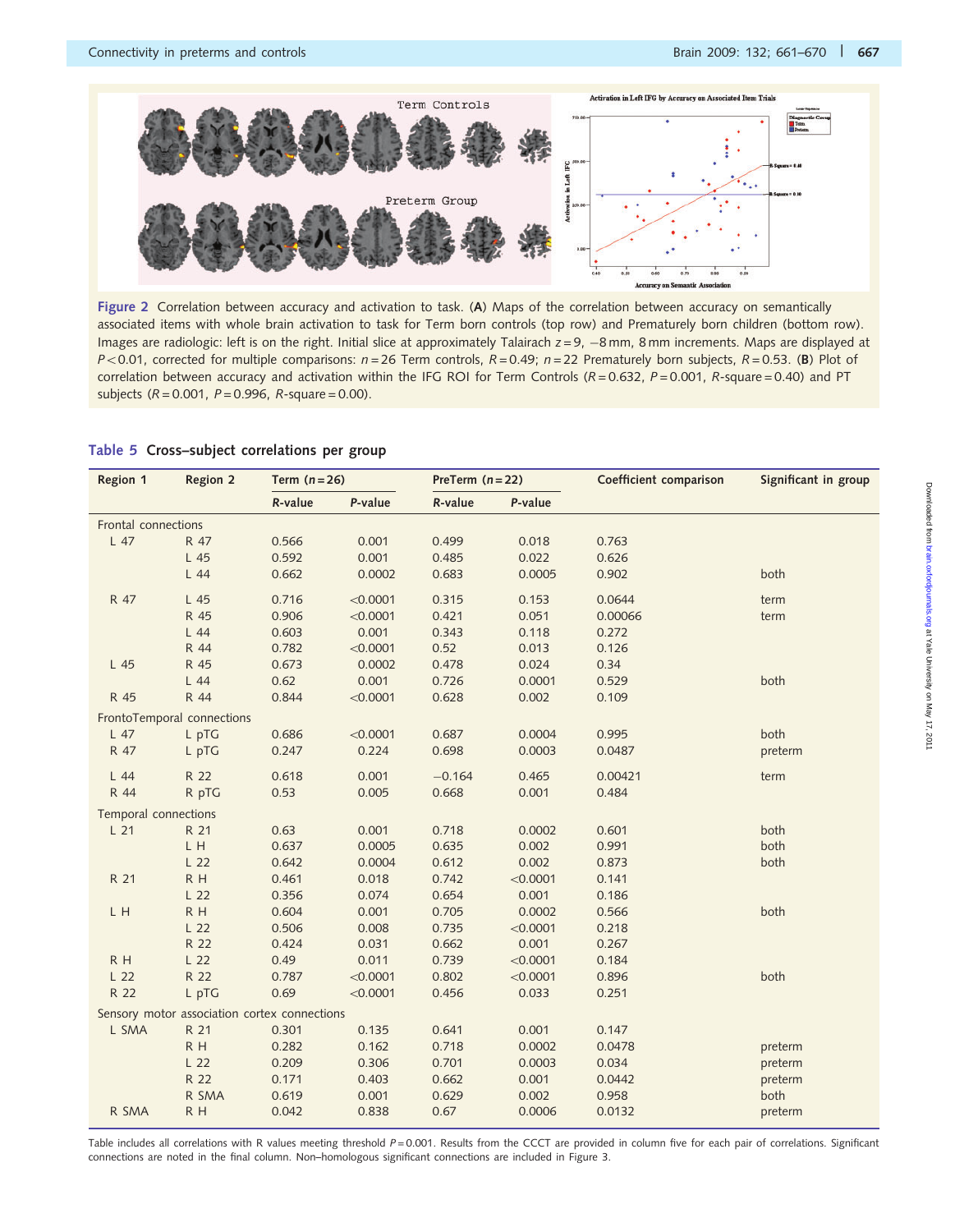

Figure 3 Functional connectivity in each group. Cross-subject correlations between non-homologous regions and satisfying the threshold,  $P = 0.001$ . R-values and P-values are reported in Table 5. Blue lines join regions significantly correlating in both groups. Red lines join regions significantly correlating in a unique group.

Gimenez et al., 2006; Nosarti et al., 2008), the PT children in our study were found to have significant decreases in left frontal and bilateral temporal white matter volumes when compared to term controls. Second, despite the fact that both groups activated cortical regions well-known to be associated with semantic processing, the left IFG and MTG, correlations between activations and accurate performance revealed group differences, including a correlation only found for the PT children between task accuracy and activation in the left SMA. Lastly, we observed differences in the connectivity between the regions that were engaged by children in both groups when accurately performing the task. Particularly, only in PT children was activation in the temporal areas functionally connected with activation in the SMA, and only in term-born children was activation in the left IFG functionally connected with activation in right IFG and right MTG.

The cross-subject correlation method employed here constitutes an extension of previous fMRI studies of prematurely born subjects that have mainly focussed on the comparison of activation patterns between PT and term control groups. Using a measure of network connectivity, we speculate functional recovery through network innovation. Recovery in cognitive performance is often associated with some form of neuro-anatomical compensation, such as the recruitment of adjacent regions or homologues (Perani et al., 2003; Saur et al., 2006) or completely distinct localizations (Peterson et al., 2002). The present work revealed a case in which the PT children and the term control group did not significantly differ in either task performance or in the group composite localized BOLD response to task, but did so in the functional connectivity of the regions of significant BOLD response.

The examination of functional connectivity confirmed our hypothesis that connectivity would reflect the left hemisphere co-activation to task in left IFG and MTG observed in both groups. Both groups evidenced functional connectivity between left IFG in BA47 and the left pTG ROI that contains substantial portions of left MTG. We conclude that the connection between these two regions predominantly subserved the semantic task in both groups consistent with the role of these areas across studies of lexical semantics in adults (Friederici et al., 2000; Martin, 2003; Noppeney et al., 2004). Yet clear differences in the network feeding into and enhancing the activation in this circuit were observed and these underlie the findings in Fig. 2. Specifically, in the term control data, ROI significantly correlating with the left IFG–pTG circuit are in right IFG and right MTG and are connected directly with activation in left IFG; by comparison, in prematurely born subjects, ROI significantly correlating with the left IFG–pTG circuit include bilateral SMA which is directly connected not with left IFG, but with the left temporal lobe. Thus our hypothesis concerning SMA connectivity in the PT group was confirmed without exception. SMA appears to mediate connections between language areas in the PT brain. We also identified a subset of frontal connections available only to the term control group, consistent with our expectations.

Since the groups did not differ in task performance or composite BOLD activations to task, we interpret the differences in functional connectivity in the language network recruited by the two groups for task processing as a response to the structural distinctions in cerebral white matter volumes that we report. Persistent structural anomalies in the PT sample, evidenced in these volumetric differences, may prevent the formation of the parsimonious network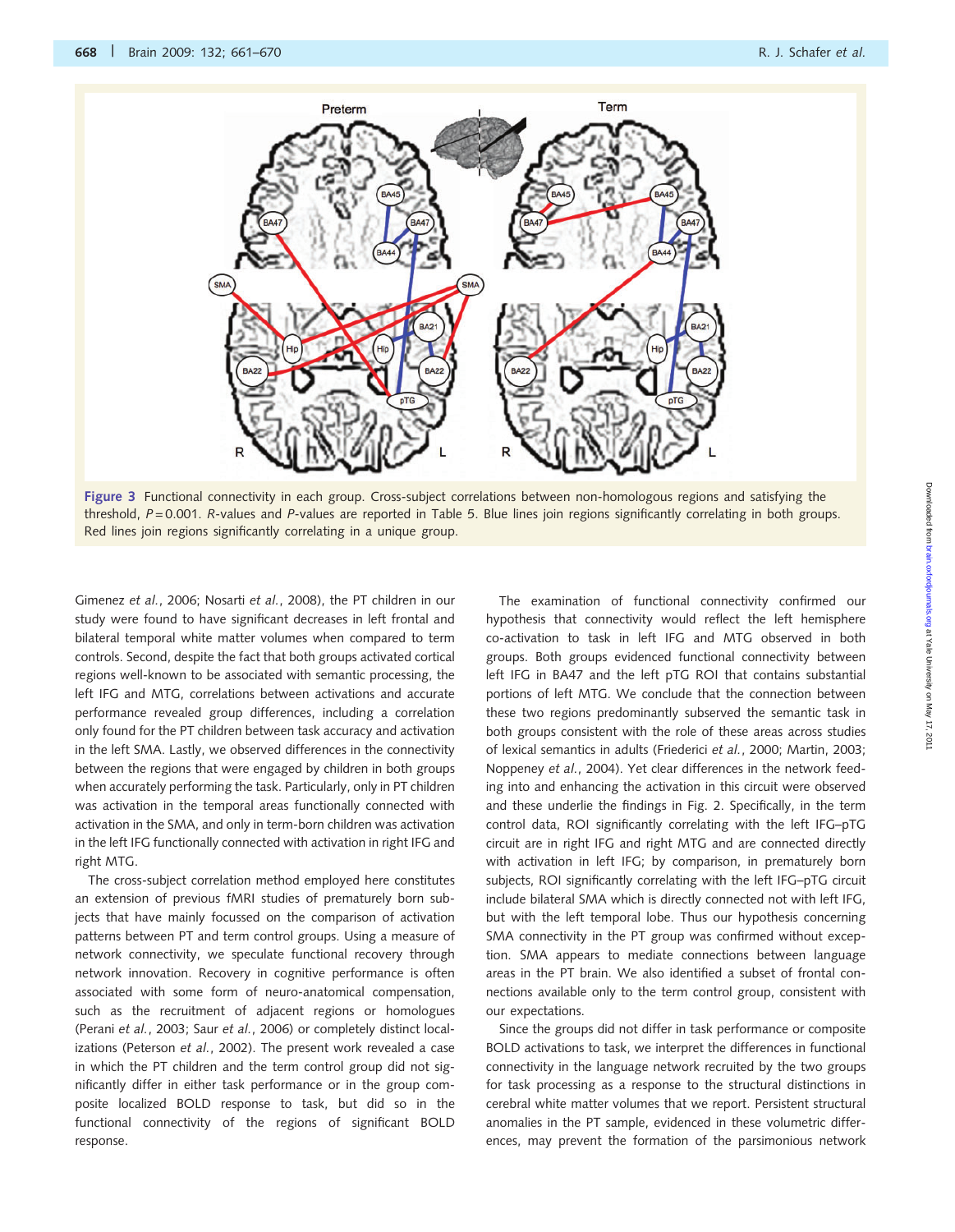found in the term control children, so alternative pathways may be recruited by PT children. This process of reorganization of functional connectivity may explain the developmental delays observed in the acquisition of language skills in the prematurely born (Ment et al., 2003; Hack et al., 2005).

In addition to the distinctions in brain volumes, the two groups of children differed in maternal education. While behavioural measures are known to correlate with maternal education, physiological measures, such as measures of BOLD activation, are not. Our analyses also demonstrated that there was no significant correlation across subjects between BOLD activation and maternal education. Thus it cannot be the case that maternal education is a significant factor in the group differences in recruitment of SMA or connections with left IFG during task performance.

The relationship suggested by our results between brain volume differences, differences in functional connectivity in the language network and language function in PT children supplements previous volumetric imaging studies that evaluated the cerebral structural sequelae of PT birth. This work has consistently reported alterations in those regions subserving language, the left temporal and frontal regions. FMRI studies of auditory and phonologic processing in older PT subjects with thinning of the corpus callosum have demonstrated transfer of function to the right STG and right superior frontal gyrus when the PT groups were compared with term controls (Santhouse et al., 2002; Rushe et al., 2004). Our previous fMRI study of semantic processing in PT subjects at age 12 years suggested that PT and term control children demonstrated positive BOLD signals for the same regions during an auditory semantic task but that the PT group showed lower BOLD signals for each region when compared to term controls (Ment et al., 2006). This finding would be consistent either with a PT network consisting of fewer correlating regions than the term control network or with indirectly or less efficiently connected regions, such as the network we observe in which correlations to areas showing the greatest activation to task are mediated through SMA.

The limitations of this study include the moderate sample size and the limited numbers of tests administered that assess semantic processing. Direct assessment of temporal connectivity using temporal BOLD correlations within subjects has shown sensitivity to reading performance in normal adults with varied reading abilities (Hampson et al., 2006). In future studies we plan to assess connectivity in PT individuals using this emerging methodology. Functional connectivity can also be related to assessments of the underlying white matter axonal integrity through diffusion tensor imaging and such studies are underway in our laboratory. These studies will allow us to continue to examine the relationship between microstructural connectivity and those cerebral structural abnormalities associated with PT birth (Kesler et al., 2008).

Although the relation between observed connectivity and later neurologic outcome has not been investigated, BOLD signal changes in PT children in response to language, memory and executive function are just beginning to be explored. This work establishes that functional connectivity studies may reveal differences in the networks engaged in processing and how the nodes within these networks interact, and suggests that the dynamic nature of neural connectivity can intercede for recovery in the PT brain.

## Acknowledgement

This work was supported by NS 27116.

## References

- Allin M, Nosarti C. Premature birth and the adult brain. Italian J Pediatrics 2005; 31: 38–43.
- Constable RT, Ment L, Vohr B, Kesler S, Fulbright R, Lacadie C, et al. Prematurely born children demonstrate white matter microstructural differences at age 12 years relative to term controls: an investigation of group and gender effects. Pediatrics 2008; 121: 1–49.
- Cox RW. AFNI: software for analysis and visualization of functional magnetic resonance neuroimages. Comput Biomed Res 1996; 29: 162–73.
- Friederici AD, Opitz B, von Cramon DY. Segregating semantic and syntactic aspects of processing in the human brain: an fMRI investigation of different word types. Cereb Cortex 2000; 10: 698–705.
- Friston KJ, Holmes AP, Poline JB, Grasby PJ, Williams SC, Frackowiak RS, et al. Analysis of fMRI time-series revisited. Neuroimage 1995; 2: 45–53.
- Gimenez M, Junque C, Narberhaus A, Bargallo N, Botet F, Mercader JM. White matter volume and concentration reductions in adolescents with history of very preterm birth: a voxel-based morphometry study. NeuroImage 2006; 32: 1485–98.
- Greicius MD, Krasnow B, Reiss AL, Menon V. Functional connectivity in the resting brain: a network analysis of the default mode hypothesis. Proc Natl Acad Sci USA 2003; 100: 253–8.
- Hack M, Taylor HG, Drotar D, Schluchter M, Cartar L, Wilson-Costello D, et al. Poor predictive validity of the Bayley scales of infant development for cognitive function of extremely low birth weight children at school age. Pediatrics 2005; 116: 333–41.
- Hampson M, Tokoglu F, Sun Z, Schafer RJ, Skudlarski P, Gore JC, et al. Connectivity-behavior analysis reveals that functional connectivity between left BA39 and Broca's area varies with reading ability. Neuroimage 2006; 31: 513–9.
- Hinkle DE, Wiersma W, Jurs SG. Applied statistics for the behavioral sciences. Boston: Houghton Mifflin Company; 1988.
- Horwitz B, Friston KJ, Taylor JG. Neural modeling and functional brain imaging: an overview. Neural Netw 2000; 13: 829–46.
- Horwitz B, Rumsey JM, Donohue BC. Functional connectivity of the angular gyrus in normal reading and dyslexia. Proc Natl Acad Sci USA 1998; 95: 8939–44.
- Kesler SR, Ment LR, Vohr B, Pajot SK, Schneider KC, Katz KH, et al. Volumetric analysis of regional cerebral development in preterm children. Pediatr Neurol 2004; 31: 318–25.
- Kesler SR, Reiss AL, Vohr B, Watson C, Schneider KC, Katz KH, et al. Brain volume reductions within multiple cognitive systems in male preterm children at age twelve. J Pediatr 2008; 152: 513–20, 520 e1.
- Lodygensky GA, Rademaker KJ, Zimine S, Gex-Fabry M, Lieftink AF, Lazeyras F, et al. Structural and functional brain development after hydrocortisone treatment for neonatal chronic lung disease. Pediatrics 2005; 116: 1–7.
- Macwhinney B, Cohen J, Provost J. The PsyScope experiment-building system. Spat Vis 1997; 11: 99–101.
- Martin RC. Language processing: functional organization and neuroanatomical basis. Annu Rev Psychol 2003; 54: 55–89.
- Ment LR, Oh W, Ehrenkranz RA, Philip AG, Vohr B, Allan W, et al. Lowdose indomethacin and prevention of intraventricular hemorrhage: a multicenter randomized trial. Pediatrics 1994; 93: 543–50.